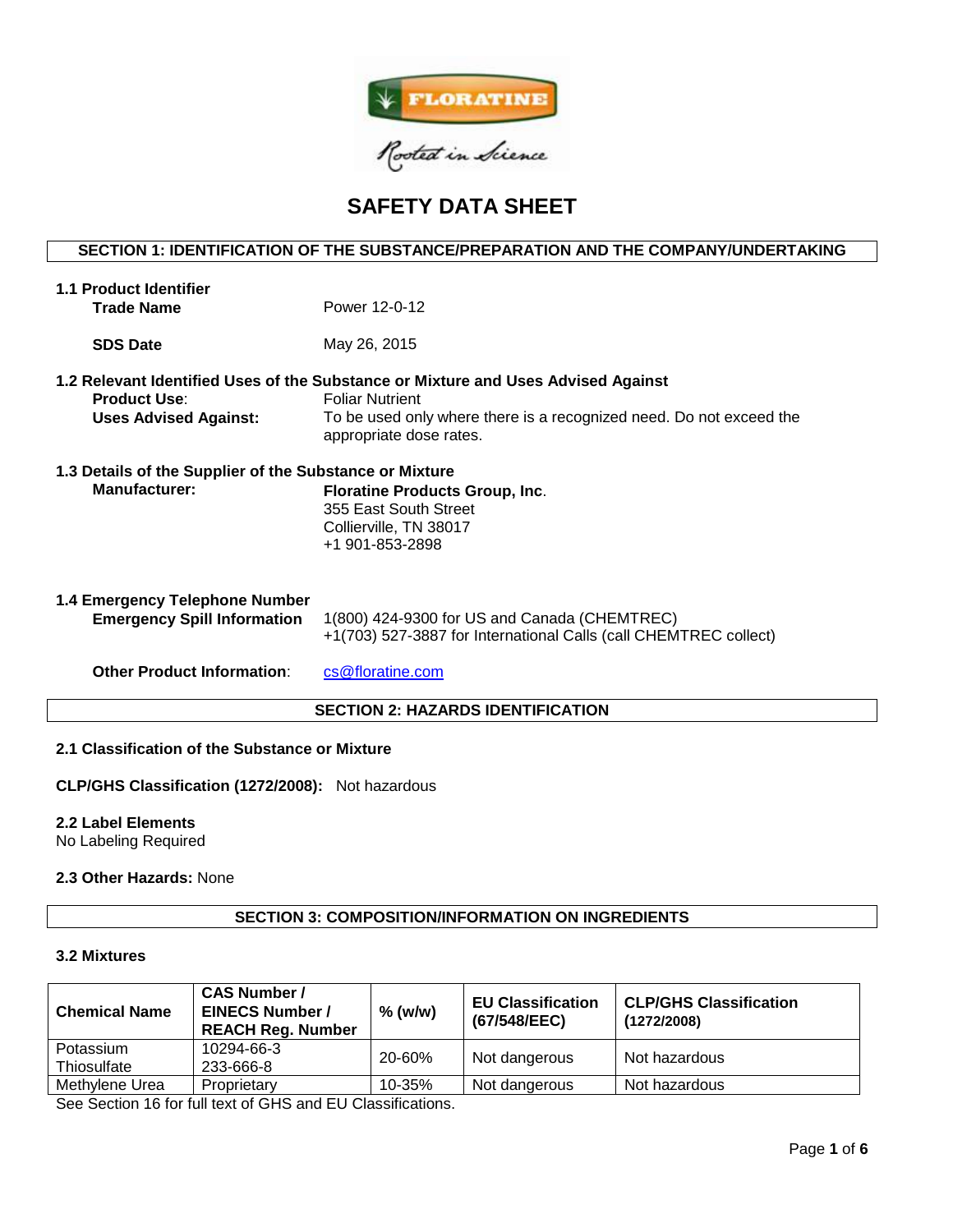## **SECTION 4: FIRST AID MEASURES**

### **4.1 Description of First Aid Measures**

### **First Aid**

**Eye contact:** Immediately flush eye with water for at least 15 minutes while lifting the upper and lower lids. Seek medical attention if irritation persists.

**Skin contact:** Wash with soap and water. Get medical attention if irritation develops.

**Inhalation:** Remove victim to fresh air. Get medical attention if irritation persists.

**Ingestion:** Do not induce vomiting unless directed to do so my medical personnel. If the person is alert, have them rinse their mouth with water and sip one glass of water. Call a poison center of physician for advice. Never give anything my mouth to an unconscious or drowsy person.

### **See Section 11 for more detailed information on health effects.**

**4.2 Most Important symptoms and effects, both acute and delayed:** May cause mild eye irritation. Prolonged skin contact may cause irritation. Ingestion may cause gastrointestinal irritation with nausea and diarrhea.

**4.3 Indication of any immediate medical attention and special treatment needed**: Immediate medical attention should not be needed unless large amounts are swallowed.

# **SECTION 5: FIREFIGHTING MEASURES**

**5.1 Extinguishing Media:** Use any media that is suitable for the surrounding fire. Water can be used to cool fire exposed containers

### **5.2 Special Hazards Arising from the Substance or Mixture Unusual Fire and Explosion Hazards:** None **Combustion Products:** Not combustible

**5.3 Advice for Fire-Fighters:** Self-contained breathing apparatus and protective clothing should be worn in fighting fires involving chemicals. Determine the need to evacuate or isolate the area according to your local emergency plan. Use water spray to keep fire exposed containers cool.

# **SECTION 6: ACCIDENTAL RELEASE MEASURES**

### **6.1 Personal Precautions, Protective Equipment and Emergency Procedures:**

Wear appropriate protective equipment. Avoid direct contact with spilled material.

## **6.2 Environmental Precautions:**

.

Prevent entry in storm sewers and waterways. Report spill as required by local and national regulations.

### **6.3 Methods and Material for Containment and Cleaning Up:**

Collect with an inert absorbent material and place in an appropriate container for disposal. Wash spill site with water. Contain large spills and collect as much liquid as possible into containers for use.

### **6.4 Reference to Other Sections:**

Refer to Section 8 for personal protective equipment and Section 13 for disposal information.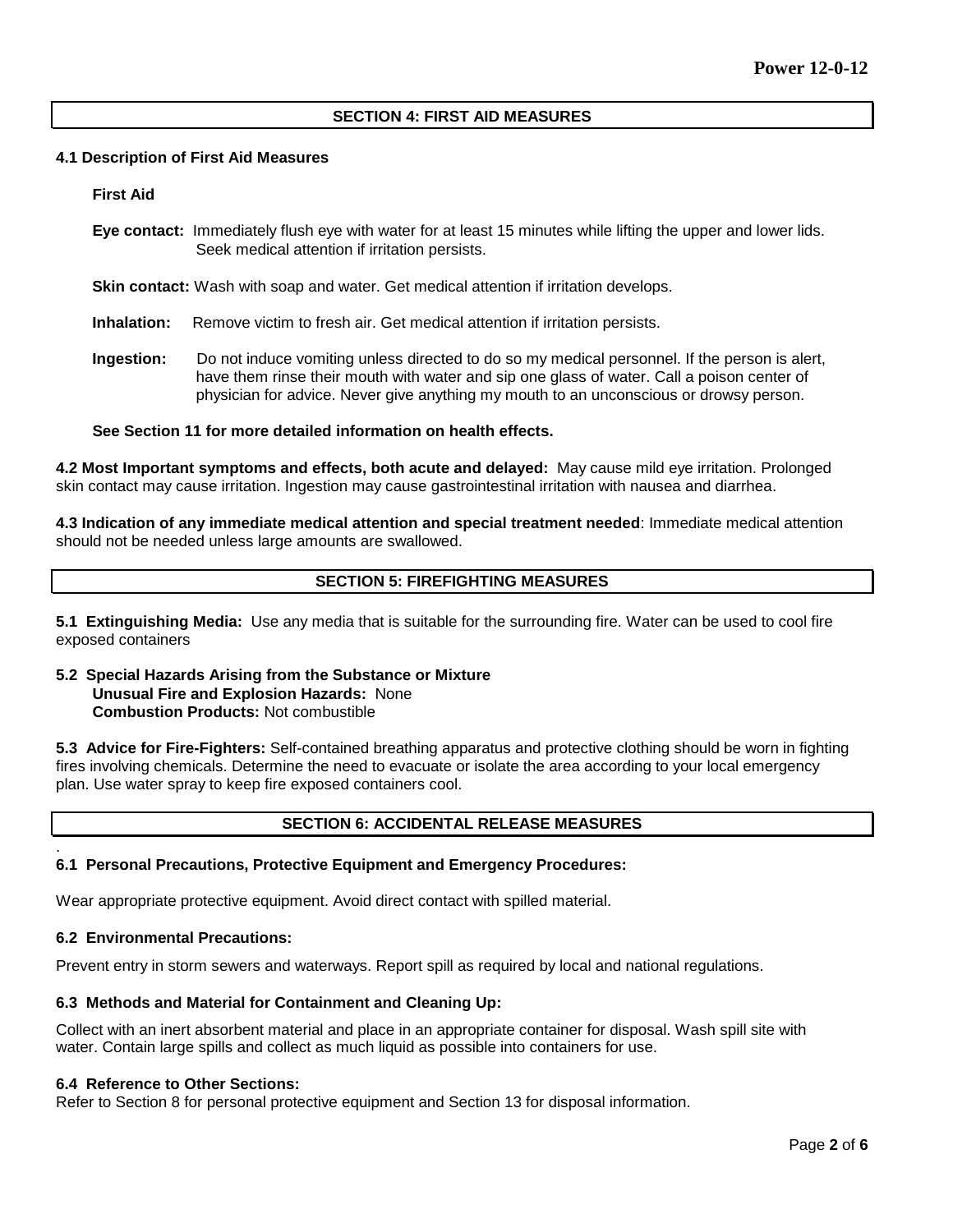# **SECTION 7: HANDLING and STORAGE**

# **7.1 Precautions for Safe Handling**:

Avoid eye and skin prolonged contact. Use with adequate ventilation. Use reasonable care in handling. Do not eat, drink or smoke while using product. Wash thoroughly with soap and water after handing.

## **7.2 Conditions for Safe Storage, Including any Incompatibilities**:

Protect containers from physical damage. Keep from freezing. Keep containers closed. Empty containers retain product residues. Follow all SDS precautions in handling empty containers. Store away from food and feed. Store away from oxidizing materials.

## **7.3 Specific end use(s):**

**Industrial uses:** None identified **Professional uses:** Foliar Nutrient

| <b>SECTION 8: EXPOSURE CONTROLS/PERSONAL PROTECTION</b> |                           |                  |                  |                                  |  |  |  |
|---------------------------------------------------------|---------------------------|------------------|------------------|----------------------------------|--|--|--|
| 8.1 Control Parameters:                                 |                           |                  |                  |                                  |  |  |  |
| <b>Chemical Name</b>                                    | <b>US OEL</b>             | EU IOEL          | UK OEL           | <b>Biological Limit</b><br>Value |  |  |  |
| Potassium Thiosulfate                                   | None Established          | None Established | None Established | None Established                 |  |  |  |
| Methylene Urea                                          | 10 mg/m3 TWA<br>AIHA WEEL | None Established | None Established | None Established                 |  |  |  |

## **8.2 Exposure Controls:**

**Recommended Monitoring Procedures:** None.

**Appropriate Engineering Controls:** Good outdoor ventilation should be adequate under normal conditions.

#### **Personal Protective Measurers**

**Eye/face Protection:** Chemical goggles recommended if needed to avoid eye contact.

**Skin Protection:** Impervious clothing is recommended if needed to avoid prolonged/repeated skin contact.

**Hands:** Impervious gloves are recommended if needed to avoid prolonged/repeated skin contact.

**Respiratory Protection:** None needed under normal use conditions with adequate ventilation. If mists are irritating, an approved particulate respirator can be used. Use respirators in accordance with local and national regulations.

**Other protection:** Suitable washing facilities should be available in the work area.

## **SECTION 9: PHYSICAL and CHEMICAL PROPERTIES**

# **9.1 Information on basic Physical and Chemical Properties**

**Appearance:** Dark liquid **Odor:** Slight Ferrous odor.<br> **Odor Threshold:** Not applicable **Direct of the Struct pH:** 6-8 **Odor Threshold: Not applicable Melting/Freezing Point: Not available <b>Boiling Point: 104-110°C**<br>**Flash Point: N**one **Boiling Point: Evaporation Rate: Not** av **Evaporation Rate: Not available Lower Flammability Limit:** None **Upper Flammability Limit:** None **Vapor Pressure:** Greater than 1 **Vapor Density(Air=1):** Not available **Relative Density:** 1.25 **Solubility:** Soluble **Octanol/Water Partition Coefficient:** Not established **Autoignition Temperature:** None **Decomposition Temperature:** Not applicable **Viscosity:** Not established<br> **Oxidizing Properties:** None<br> **CXIDICAL Specific Gravity (H<sub>2</sub>O= 1):** 1 **Oxidizing Properties:** None **Specific Gravity (H<sub>2</sub>O= 1):** 1.25<br> **Molecular Formula:** Mixture **State of Molecular Weight:** Mixture **Molecular Weight: Mixture**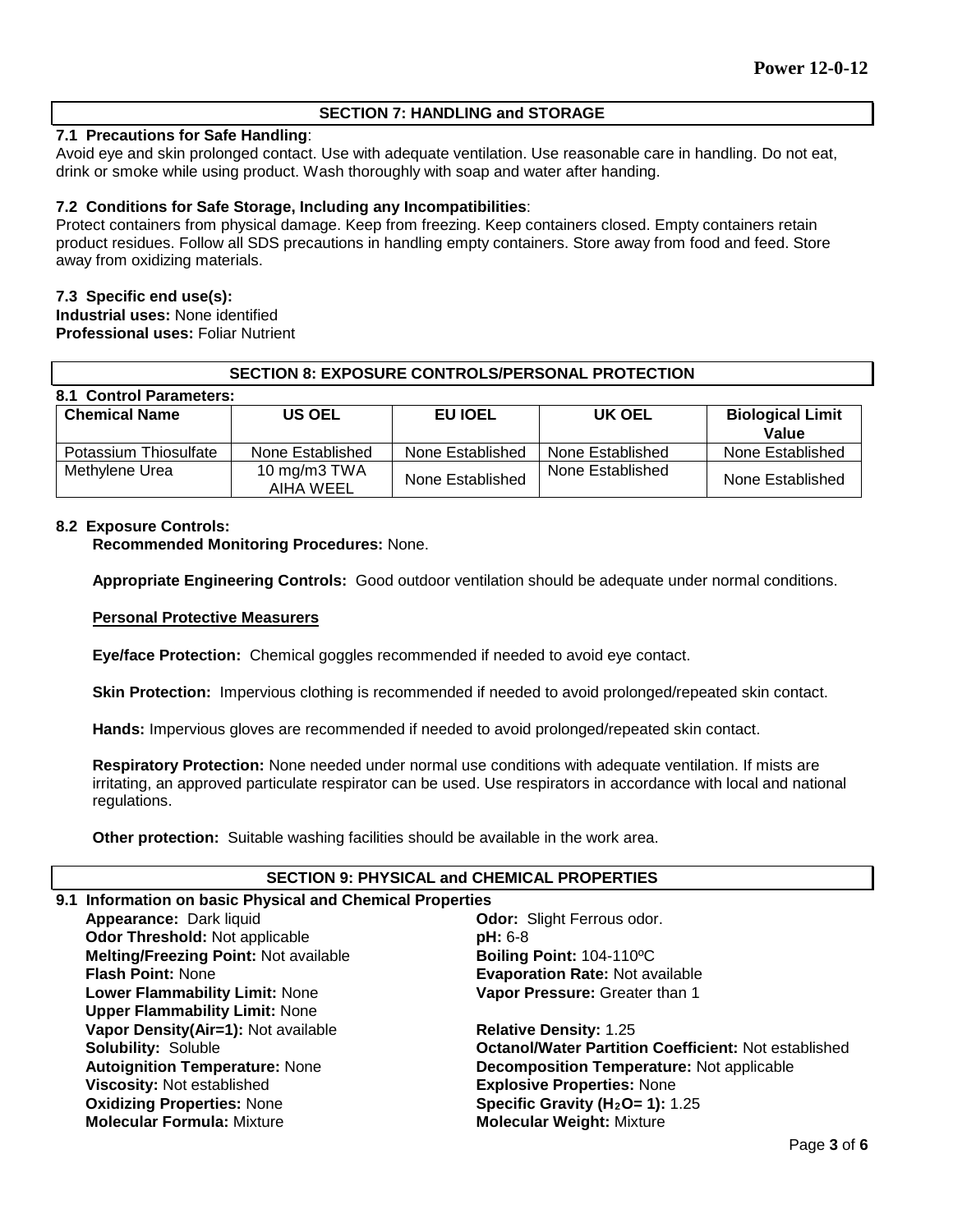### **9.2 Other Information:** None available

### **SECTION 10: STABILITY and REACTIVITY**

- **10.1 Reactivity:** Not reactive under normal conditions
- **10.2 Chemical Stability:** Stable.
- **10.3 Possibility of Hazardous Reactions:** None known.
- **10.4 Conditions to Avoid:** Avoid excessive heat and freezing.
- **10.5 Incompatible Materials:** Incompatible with oxidizing agents.
- **10.6 Hazardous Decomposition Products:** Decomposition may produce carbon monoxide and carbon dioxide.

## **SECTION 11: TOXICOLOGICAL INFORMATION**

### **11.1 Information on Toxicological Effects:**

#### **Potential Health Effects:**

**Eye Contact:** May cause irritation with redness and tearing.

**Skin contact:** Prolonged skin contact may cause irritation.

**Inhalation:** Excessive inhalation of mists may cause upper respiratory tract irritation.

**Ingestion:** Swallowing may cause gastrointestinal effects including nausea and diarrhea

**Acute toxicity:** No data available for the product.

Potassium Thiosulfate: Oral rat LD50>5000 mg/kg; Dermal rabbit LD50 >2000 mg/kg; Inhalation rat LC50 >5.5 mg/L/4 hr.

Methylene Urea: Oral rat LD50: 8471 mg/kg (based on similar structural materials.)

**Skin corrosion/irritation:** Methylene urea is not irritating to rabbit skin based on similar structural materials. Potassium thiosulfate is not irritating to skin based on similar structural materials.

**Eye damage/ irritation:** Methylene urea is slightly irritating to rabbit eyes based on similar structural materials. Potassium thiosulfate is not irritating to eyes based on similar structural materials.

**Respiratory Irritation:** No data available. Expected to cause only temporary irritation.

**Respiratory Sensitization:** No data available.

**Skin Sensitization:** No data available.

**Germ Cell Mutagenicity:** No data available. Potassium thiosulfate is not considered mutagenic based on test data from structurally similar chemicals.

**Carcinogenicity:** No data available. None of the components of this product are listed as carcinogens by IARC or the EU Dangerous Substances Directive.

**Reproductive Toxicity:** No data available

### **Specific Target Organ Toxicity**:

Single Exposure: No data available

Repeat Exposure: No data available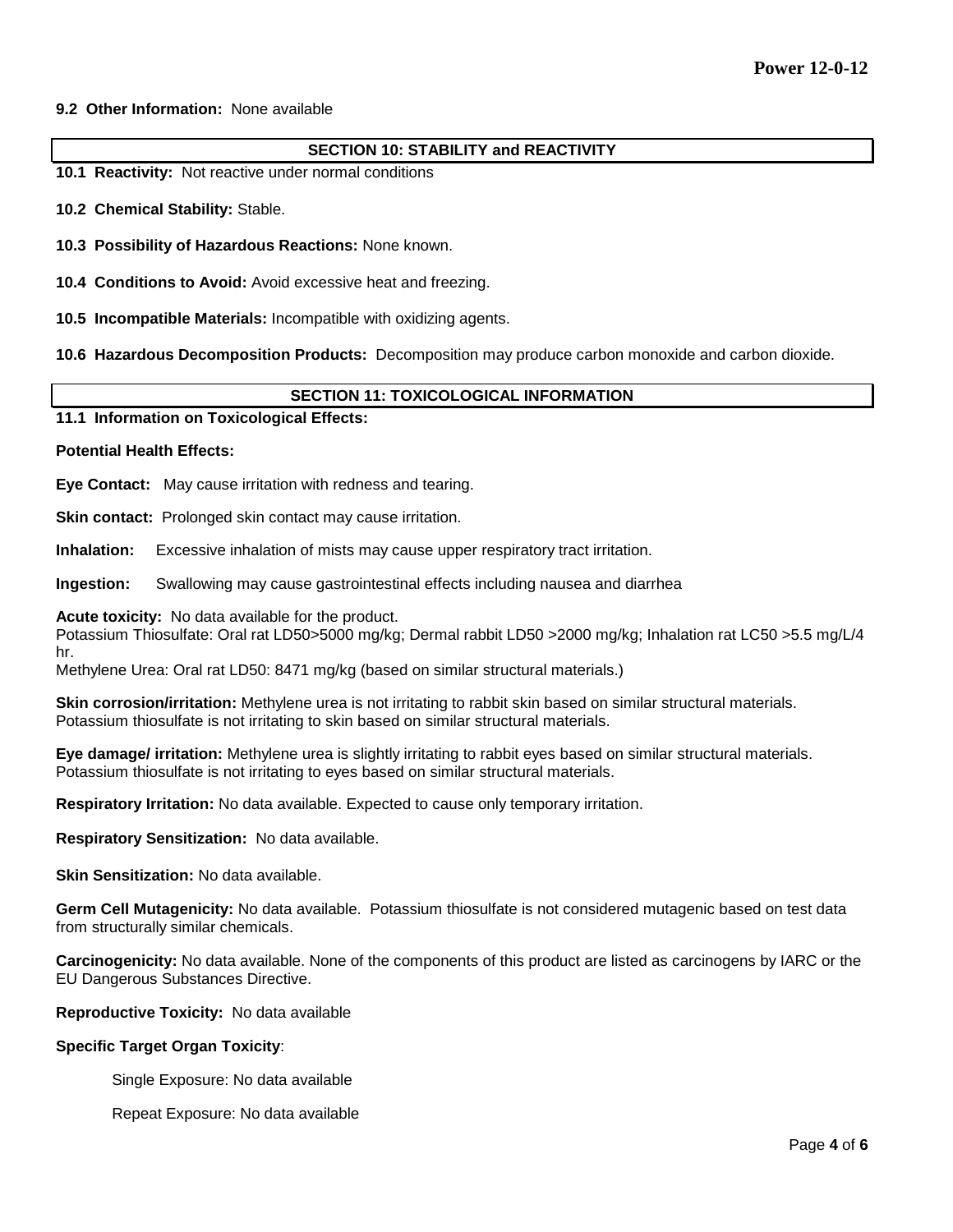# **SECTION 12: ECOLOGICAL INFORMATION**

## **12.1 Toxicity:**

Potassium Thiosulfate: No ecotoxicity data available

Methylene Urea: 24 hr EC50 daphnia magna 10000 mg/L (based on similar structural materials)

**12.2 Persistence and degradability:** Biodegradation is not applicable to inorganic substances such potassium thiosulfate.

**12.3 Bioaccumulative Potential:** No data available. Not expected to be bioaccumulative.

**12.4 Mobility in Soil:** In the soil, product follows natural cycle to provide plant nutrients.

## **12.5 Results of PVT and vPvB assessment:** Not required.

### **12.6 Other Adverse Effects:** No data available.

## **SECTION 13: DISPOSAL CONSIDERATIONS**

### **13.1 Waste Treatment Methods:**

Dispose in accordance with local/ and national regulations. Not considered hazardous waste according to EU regulations.

## **SECTION 14: TRANSPORTATION INFORMATION**

|                  | <b>14.1 UN</b><br><b>Number</b> | 14.2 UN Proper Shipping Name | 14.3<br><b>Hazard</b><br>Class(s) | 14.4<br><b>Packing</b><br>Group | 14.5<br>Environmental<br><b>Hazards</b> |
|------------------|---------------------------------|------------------------------|-----------------------------------|---------------------------------|-----------------------------------------|
| <b>US DOT</b>    | None                            | Not Regulated                |                                   |                                 |                                         |
| <b>IMDG</b>      | None                            | Not Regulated                |                                   |                                 |                                         |
| <b>IATA/ICAO</b> | None                            | Not Regulated                |                                   |                                 |                                         |

### **14.6 Special Precautions for User:** None

**14.7 Transport in Bulk According to Annex III MARPOL 73/78 and the IBC Code:** Not determined.

## **SECTION 15: REGULATORY INFORMATION**

### **15.1 Safety, Health and Environmental Regulations/Legislation Specific for the Substance or Mixture**

### **US Regulations**

**CERCLA Section 103:** The normal application of fertilizers is exempt from CERCLA reporting. If an accidental release occurs, contact Floratine Products Group for information.

# **SARA Hazard Category (311/312):** Not hazardous

**SARA 313:** Products used in routine agricultural operations and fertilizers held for resale by retailers is excluded from SARA 313 reporting. Contact Floratine Products Group for additional information.

**California Proposition 65:** This product contains the following substances known to the State of California to cause cancer and/or reproductive harm (birth defects): None known